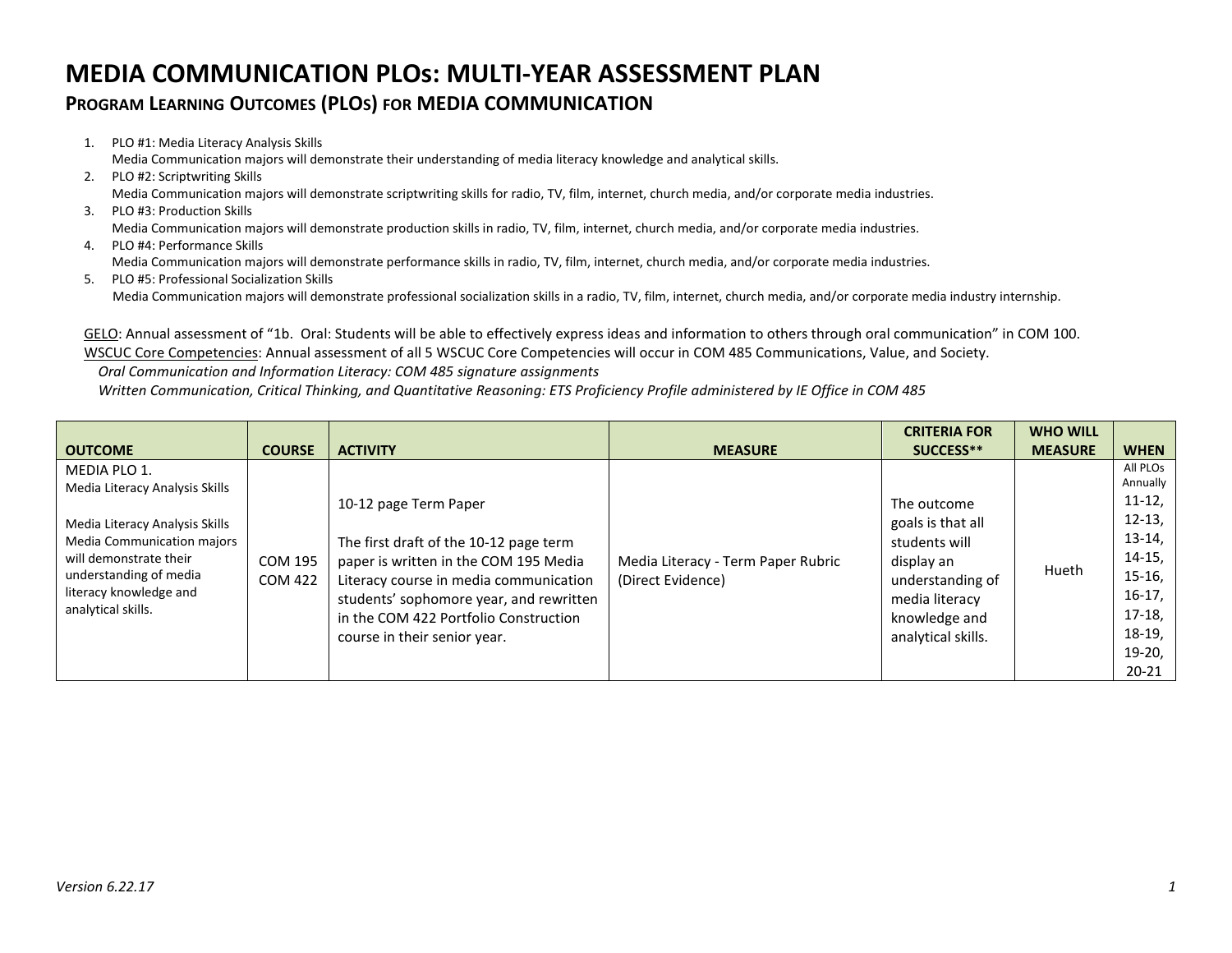| <b>OUTCOME</b>                                                                                                                                                                                                 | <b>COURSE</b>  | <b>ACTIVITY</b>                                                                                                                                                                                                                                                                                                                                                                                                                                                                                                                                                                                                                    | <b>MEASURE</b>                                                                                                                                                                                                                                                                                                                                      | <b>CRITERIA FOR</b><br>SUCCESS**                                                                                   | <b>WHO WILL</b><br><b>MEASURE</b> | <b>WHEN</b>                                                                                                                                   |
|----------------------------------------------------------------------------------------------------------------------------------------------------------------------------------------------------------------|----------------|------------------------------------------------------------------------------------------------------------------------------------------------------------------------------------------------------------------------------------------------------------------------------------------------------------------------------------------------------------------------------------------------------------------------------------------------------------------------------------------------------------------------------------------------------------------------------------------------------------------------------------|-----------------------------------------------------------------------------------------------------------------------------------------------------------------------------------------------------------------------------------------------------------------------------------------------------------------------------------------------------|--------------------------------------------------------------------------------------------------------------------|-----------------------------------|-----------------------------------------------------------------------------------------------------------------------------------------------|
| MEDIA PLO 2.<br>Scriptwriting Skills<br><b>Media Communication majors</b><br>will demonstrate scriptwriting<br>skills for radio, TV, film,<br>internet, church media,<br>and/or corporate media<br>industries. | <b>COM 422</b> | MC majors create an audition "reel" of<br>their best scripts which have been<br>produced.<br>These program scripts are produced and<br>aired on the campus cable station (Point TV-<br>Channel 23), or on the MC major's Vimeo<br>page or on YouTube. Some projects are<br>submitted into competitive local, regional,<br>and/or national student TV/film/media<br>festivals.                                                                                                                                                                                                                                                      | <b>Scriptwriting Rubric</b><br>(Direct Evidence)<br>Samples of programs utilizing student's<br>scripts are presented to working, local, San<br>Diego media professionals, who rate them<br>as below average, average, above-average,<br>or outstanding-on the basis of an "entry-<br>level professional beginning work in the TV<br>or film media." | 75% percent of<br>students will be<br>rated 3.0 or<br>above in this<br>area.                                       | Professional<br>Evaluator         | All PLOs<br>Annually<br>$11-12,$<br>$12-13,$<br>$13-14,$<br>$14-15,$<br>$15-16,$<br>$16-17,$<br>$17-18,$<br>$18-19,$<br>$19-20,$<br>$20 - 21$ |
| MEDIA PLO 3.<br><b>Production Skills</b><br><b>Media Communication majors</b><br>will demonstrate production<br>skills in radio, TV, film,<br>internet, church media,<br>and/or corporate media<br>industries. | <b>COM 425</b> | MC majors create an audition reel which<br>includes complete programs-examples of<br>their best film and television work in<br>which they had a substantial role in<br>production.<br>A substantial role in production includes<br>directing, camera, director of photography<br>(DP which includes camera and lighting),<br>lighting, sound, graphics, set design, and/or<br>editing. These projects air on the campus<br>cable station (Point TV-Channel 23) or on the<br>Point TV Vimeo channel. Some projects are<br>occasionally submitted to competitive local,<br>regional, or national student TV/film/media<br>festivals. | TV/Film Production Rubric<br>(Direct Evidence)<br>These samples of student's production work<br>are presented to working, local, San Diego<br>media professionals, who rate them as<br>below average, average, above-average, or<br>outstanding- on the basis of an entry-level<br>professional beginning work in the different<br>media.           | 75% percent of<br>students will be<br>rated 3.0 or<br>above in the<br>area(s) they<br>consider their<br>expertise. | Professional<br>Evaluator         | All PLOs<br>Annually<br>$11-12,$<br>$12-13,$<br>$13-14,$<br>$14-15,$<br>$15-16,$<br>$16-17,$<br>$17-18,$<br>$18-19,$<br>$19-20,$<br>$20 - 21$ |
| MEDIA PLO 4.<br>Performance Skills<br><b>Media Communication majors</b><br>will demonstrate performance<br>skills in radio, TV, film,<br>internet, church media,<br>and/or corporate media<br>industries.      | <b>COM 422</b> | MC majors create an audition reel which<br>includes complete programs-examples of<br>their best film and television<br>performance work -as an actor, show<br>host, or news reporter/anchor. This also<br>includes serving as on-camera or voice-<br>over talent as a narrator or actor.<br>These projects air on the campus cable<br>station (Point TV Channel 23) or on the Point<br>TV Vimeo channel. Some are occasionally<br>submitted to competitive local, regional, or<br>national student TV/film/media festivals.                                                                                                        | TV/Film Performance Rubric<br>(Direct Evidence)<br>Samples of student's performance work<br>are presented to working, local, San Diego<br>media professionals, who rate them as<br>below average, average, above-average,<br>or outstanding- on the basis of an entry-<br>level professional beginning work in the<br>different media.              | 75% percent of<br>students will be<br>rated 3.0 or<br>above in this<br>area.                                       | Professional<br>Evaluator         | All PLOs<br>Annually<br>$11-12,$<br>$12-13,$<br>$13-14,$<br>$14-15,$<br>$15-16,$<br>$16-17,$<br>$17-18,$<br>$18-19,$<br>$19-20,$<br>$20 - 21$ |